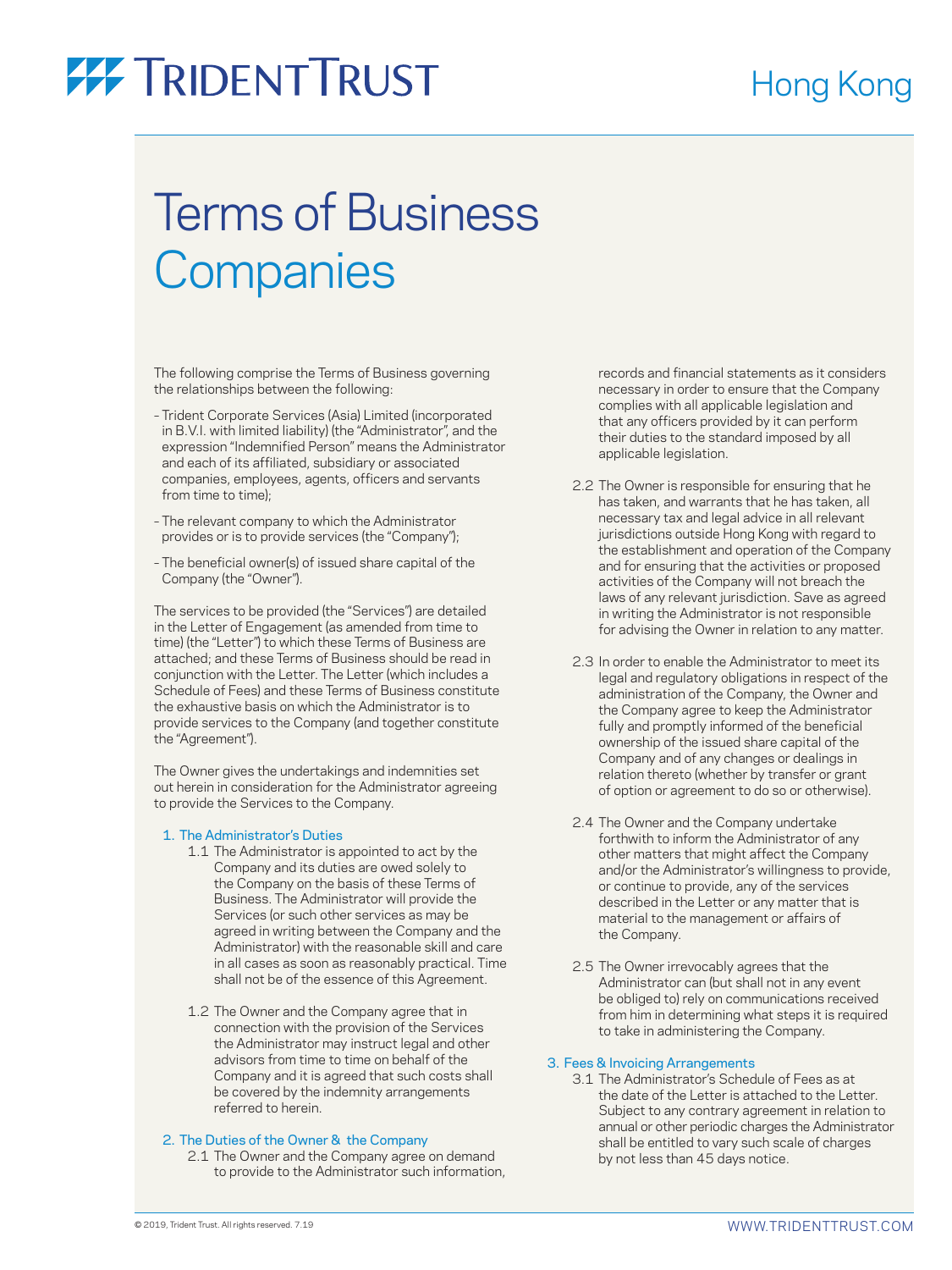# **77 TRIDENT TRUST**

### Hong Kong

- 3.2 The Company agrees forthwith on demand to indemnify the Administrator in respect of all and any liabilities, costs or expenses incurred by the Administrator in the course of providing the services described in the Letter. The Administrator will not be required to incur any expenses or make any payments in the course of providing the Services unless the Administrator has received sufficient funds in advance.
- 3.3 Fee notes (including disbursements incurred on behalf of the Company) will be rendered to the Company periodically. The Owner agrees to pay and discharge any such invoice forthwith on demand in the event that it remains unpaid 30 days after the due date for payment. Terms of payment are settlement within 30 days. If terms are not adhered to the Administrator reserves the right to charge interest on overdue accounts at the rate of 1% per month.
- 3.4 The Administrator shall be entitled and is irrevocably authorised to withdraw funds from any monies held by it on behalf of, or any account managed by it on behalf of, the Owner and/or the Company in order to discharge all and any fees and expenses payable hereunder.
- 3.5 The Owner and the Company agree that the Administrator and its affiliated, subsidiary and associated companies and their officers, agents and employees shall be entitled to retain any commission or fee which is paid or may become payable to them notwithstanding that such commission or fee is payable as a direct or indirect result of this appointment or any dealing with property which is or may become associated with the appointment hereunder.

#### 4. Indemnity & Limitation of Liability

- 4.1 To the extent permitted by law the Owner and the Company jointly and severally undertake and agree to indemnify each Indemnified Person against all and any costs, claims, losses, expenses, damages and liabilities whatsoever (including without limitation legal costs and expenses) that may be incurred or suffered by any Indemnified Person however arising (other than by reason of fraud or dishonesty on the part of any Indemnified Person) in connection with the provision of the Services or the performance of this Agreement and/or their duties as officers of the Company. The Administrator accepts this indemnity for itself and as trustee for each Indemnified Person.
- 4.2 The Administrator's liability (together with that of any Indemnified Persons) in respect of all any breaches of contact or breaches of duty or fault or negligence or negligent misstatement or otherwise howsoever and of whatever nature arising out of or in connection with this Agreement

shall not exceed the sum of US\$1,000,000 (one million United States Dollars), which limit shall cover claims of any kind whatsoever (including interest and costs) arising out of or in connection with this Agreement.

#### 5. Information & Confidentiality

- 5.1 The Administrator agrees that where the Owner or the Company gives it confidential information subject as stated herein it shall use all reasonable endeavours to keep it confidential.
- 5.2 Without prejudice to the said duty of confidentiality, the Administrator reserves the right to act for other clients (including competitors of the Owner/Company).
- 5.3 The Owner and the Company acknowledge that the Administrator is bound by regulatory and other obligations under law of the jurisdiction in which the services are provided and the jurisdiction of incorporation of the Company and agree that any action or inaction on the part of the Administrator as a result thereof shall not constitute a breach of the Administrator's duties hereunder.
- 5.4 Any report, letter, information or advice the Administrator gives to the Owner during this engagement is given in confidence solely for the purpose of this engagement and is provided on condition that the Owner undertakes not to disclose the same, or any other confidential information made available to the Owner by the Administrator without the Administrator's prior written consent.
- 5.5 The Administrator shall not in any event be required or obliged to take any action which it considers to be unlawful or improper or which may cause it or any Indemnified Person to incur any personal liability and the Owner and the Company agree that the Administrator shall not be liable for refusing to take any such action.
- 5.6 Notwithstanding any provision hereof the Administrator shall be entitled and is irrevocably authorised to open and read all and any correspondence, letter, fax or other communication received by the Company and/or the Administrator on behalf of the Owner or the Company.

#### 6. Monies Held by the Administrator

 6.1 Monies held by the Administrator on behalf of the Company and/or the Owner shall be held in a Client Account in trust for the Company or the Owner as the case may be provided that for the avoidance of doubt the Company acknowledges that any money held in the Company's bank account shall not be held in a Client Account.

2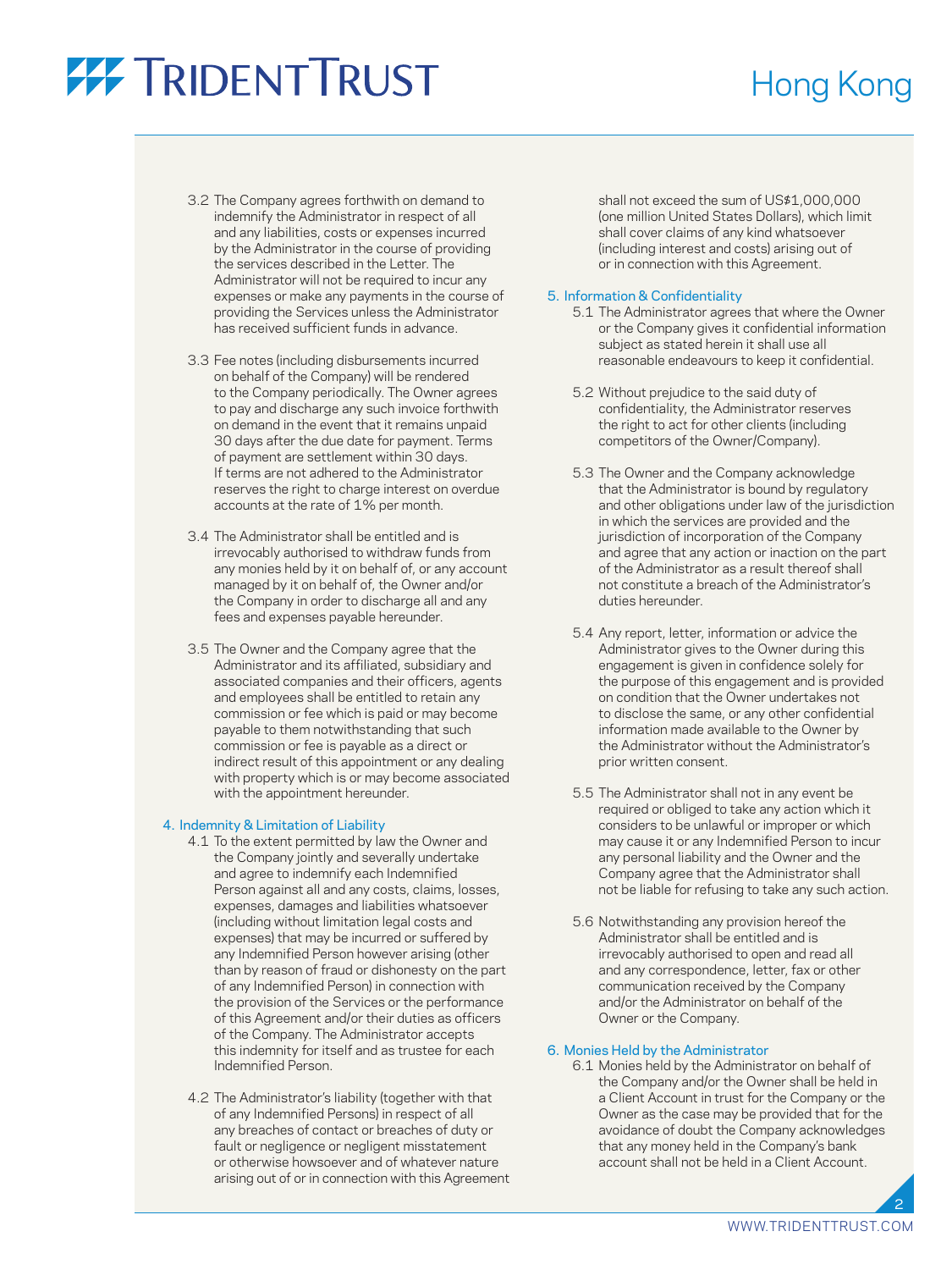## **77 TRIDENT TRUST**

### Hong Kong

- 6.2 The Administrator shall use all reasonable endeavours to procure that amounts held in Client Account are interest bearing at a reasonably competitive rate of annual interest and shall provide details of such rates from time to time on request provided that no interest shall be payable in respect of balances not exceeding HK\$50,000 (fifty thousand Hong Kong Dollars) or currency equivalent.
- 6.3 All interest earned on monies held in accordance with clause 6.2 hereof shall accrue for the sole benefit of the Owner or the Company as the case may be and shall be credited to the relevant account.

#### 7. Notices

- 7.1 Any notice or other document to be served under this Agreement must be in writing and may be delivered by hand or sent by pre-paid letter post or facsimile transmission to the party to be served at that party's address as set out in the Letter (or as varied from time to time by notice in writing in accordance herewith from time to time).
- 7.2 The Owner and the Company hereby authorise the Administrator to communicate with them by unencrypted electronic mail and agree that the Administrator shall have no liability for any loss or liability incurred by the Owner or the Company by reason of the use of electronic mail (whether arising from viruses or otherwise) and hereby release the Administrator from any such liability. The Administrator shall not be liable for any loss or damage caused by the transmission by it of an infected email.

#### 8. Assignment

 The terms of this engagement shall be binding upon and enure for the benefit of the successors of the parties but shall not be assignable in whole or in part by any party without the prior written consent of the other parties provided that the Administrator shall be entitled to assign its rights and liabilities hereunder by not less than 28 days notice to the Owner and the Company.

#### 9. Termination & Suspension of Services

 9.1 This Agreement may be terminated by the Administrator or the Company giving 60 days written notice (or such shorter notice as the other parties may agree to accept) to the other party whereupon this Agreement and the obligations of the parties (save as set out in clauses 4 and 5 and in respect of antecedent breaches) shall cease and terminate.

- 9.2 This Agreement may be terminated with immediate effect by notice in writing by either the Company or the Administrator in the event that:
	- (a) the other party commits any material breach of its obligations under this agreement or under any other agreement between the parties; or
	- (b) the other party goes into liquidation (except for the purpose of a bona fide solvent amalgamation or re-organisation) or is declared bankrupt; or a bankruptcy petition is presented against it or a receiver or administrator is appointed in respect of it; or
	- (c) any encumbrancer takes possession of a material part of the property of the other party or execution is levied in respect of the other party's assets; or
	- (d) anything analogous to any of the foregoing occurs in relation to the other under the laws of any jurisdiction.
- 9.3 The Administrator shall be entitled to terminate this Agreement with immediate effect by written notice to the Company in the event that any legal proceedings are commenced against the Company (including any injunction or investigation proceedings).
- 9.4 Termination shall be without prejudice to any rights or liabilities of any party either arising prior to termination or arising in respect of any act or omission occurring prior to termination.
- 9.5 In the event of termination, the Administrator shall not be obliged to return all or any part of the fees and expenses paid to it hereunder (save for amounts paid on account of disbursements to be incurred).
- 9.6 In the event of termination the Administrator, the Company and the Owner shall each arrange that all such acts are done as may be necessary to give effect to such termination and the Owner shall within 30 days of the date of termination procure the appointment of a successor administrator and replacement officers and the Administrator shall, subject to payment of all amounts due to it, co-operate with the Owner in relation to such appointments.
- 9.7 Upon the termination of this Agreement, the Administrator shall deliver to the Company or to whom the Company may direct all books of account, correspondence and records relating

3